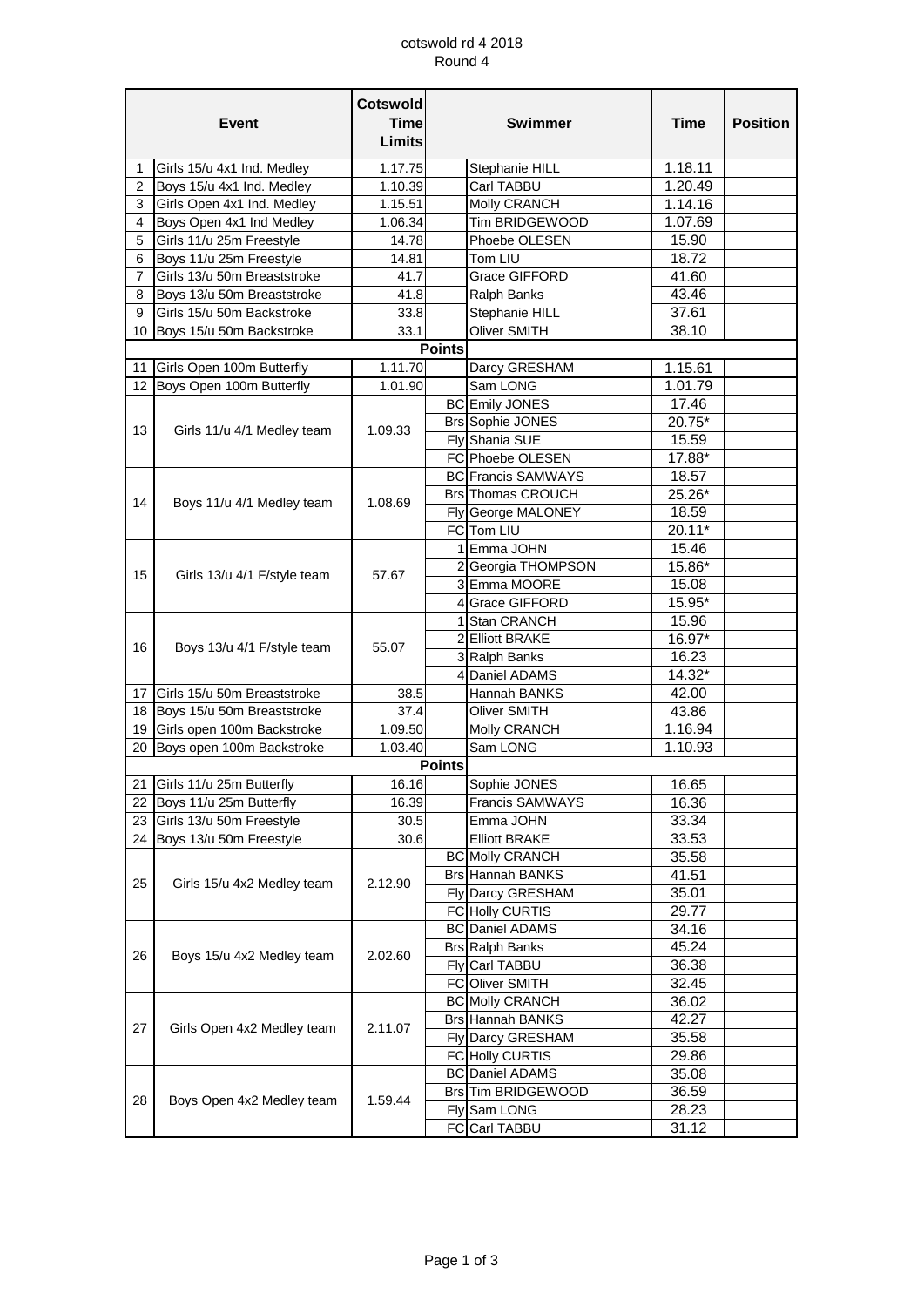## cotswold rd 4 2018 Round 4

| <b>Event</b> |                                 | <b>Cotswold</b><br><b>Time</b><br><b>Limits</b> | <b>Swimmer</b> |                                | <b>Time</b>     | <b>Position</b> |
|--------------|---------------------------------|-------------------------------------------------|----------------|--------------------------------|-----------------|-----------------|
|              | 29 Girls 11/u 25m Backstroke    | 18.12                                           |                | Shania SUE                     | 18.60           |                 |
|              | 30 Boys 11/u 25m Backstroke     | 18.22                                           |                | <b>Francis SAMWAYS</b>         | 18.37           |                 |
|              |                                 | <b>Points</b>                                   |                |                                |                 |                 |
|              | 31 Girls 13/u 50m Butterfly     | 35                                              |                | Georgia THOMPSON               | 36.38           |                 |
|              | 32 Boys 13/u 50m Butterfly      | 35.5                                            |                | Daniel ADAMS                   | 39.49           |                 |
| 33           | Girls 15/u 50m Freestyle        | 29.3                                            |                | <b>Holly CURTIS</b>            | 30.09           |                 |
|              | 34 Boys 15/u 50m Freestyle      | 28.1                                            |                | Carl TABBU                     | 30.89           |                 |
|              | 35 Girls Open 100m Breaststroke | 1.22.10                                         |                | Molly CRANCH                   | 1.24.40         |                 |
|              | 36 Boys Open 100m Breaststroke  | 1.13.90                                         |                | Tim BRIDGEWOOD                 | 1.18.77         |                 |
| 37           | Girls 11/u 4x1 F/style team     | 59.12                                           |                | 1 Shania SUE<br>2 Emily JONES  | 15.02<br>16.36* |                 |
|              |                                 |                                                 |                | 3 Phoebe OLESEN                | 17.01           |                 |
|              |                                 |                                                 |                | 4 Sophie JONES                 | 16.57*          |                 |
|              |                                 |                                                 |                | 1 Tom LIU                      | 20.04           |                 |
|              |                                 | 59.24                                           |                | 2 George MALONEY               | 20.13*          |                 |
| 38           | Boys 11/u 4x1 F/style team      |                                                 |                | 3 Thomas CROUCH                | 18.74           |                 |
|              |                                 |                                                 |                | 4 Francis SAMWAYS              | 15.69*          |                 |
|              |                                 |                                                 |                | <b>BC</b> Emma MOORE           | 18.43           |                 |
|              |                                 |                                                 |                | <b>Brs Grace GIFFORD</b>       | $21.19*$        |                 |
| 39           | Girls 13/u 4x1 Medley team      | 1.04.60                                         |                | Fly Georgia THOMPSON           | 16.76           |                 |
|              |                                 |                                                 |                | FC Emma JOHN                   | 16.11*          |                 |
|              |                                 |                                                 |                | <b>BC</b> Daniel ADAMS         | 16.82           |                 |
|              | Boys 13/u 4x1 Medley team       |                                                 |                | <b>Brs Ralph Banks</b>         | 21.79*          |                 |
| 40           |                                 | 1.02.14                                         |                | Fly Elliott BRAKE              | 18.62           |                 |
|              |                                 |                                                 |                | FC Stan CRANCH                 | 16.20*          |                 |
|              |                                 |                                                 | <b>Points</b>  |                                |                 |                 |
| 41           | Girls 15/u 50m Butterfly        | 32.5                                            |                | Darcy GRESHAM                  | 34.15           |                 |
|              | 42 Boys 15/u 50m Butterfly      | 31.5                                            |                | Carl TABBU                     | 38.39           |                 |
|              | 43 Girls Open 100m Freestyle    | 1.02.10                                         |                | <b>Holly CURTIS</b>            | 1.06.13         |                 |
|              | 44 Boys Open 100m Freestyle     | 55.3                                            |                | Tim BRIDGEWOOD                 | 1.01.98         |                 |
| 45           | Girls 11/u 25m Breaststroke     | 20.27                                           |                | <b>Emily JONES</b>             | 20.32           |                 |
|              | 46 Boys 11/u 25m Breaststroke   | 19.27                                           |                | Thomas CROUCH                  | 23.19           |                 |
| 47           | Girls 13/u 50m Backstroke       | 36.6                                            |                | Emma MOORE                     | 38.38           |                 |
|              | 48 Boys 13/u 50m Backstroke     | 36                                              |                | Daniel ADAMS                   | 34.72           |                 |
|              |                                 |                                                 |                | 1 Hannah BANKS                 | 33.37           |                 |
| 49           | Girls 15/u 4x2 F/style team     | 1.58.80                                         |                | 2 Molly CRANCH                 | 30.09           |                 |
|              |                                 |                                                 |                | 3 Darcy GRESHAM                | 31.70           |                 |
|              |                                 |                                                 |                | 4 Holly CURTIS<br>1 Carl TABBU | 29.73           |                 |
|              | Boys 15/u 4x2 F/style team      | 1.49.20                                         |                | 2 Daniel ADAMS                 | 31.54<br>32.04  |                 |
| 50           |                                 |                                                 |                | 3 Oliver SMITH                 | 34.10           |                 |
|              |                                 |                                                 |                | 4 Elliott BRAKE                | 33.45           |                 |
|              | Girls Open 4x2 Freestyle team   |                                                 |                | 1 Hannah BANKS                 | 33.61           |                 |
|              |                                 |                                                 |                | 2 Molly CRANCH                 | 31.05           |                 |
| 51           |                                 | 1.57.21                                         |                | 3 Darcy GRESHAM                | 32.30           |                 |
|              |                                 |                                                 |                | 4 Holly CURTIS                 | 31.98           |                 |
|              | Boys Open 4x2 Freestyle team    | 1.46.98                                         |                | 1 Carl TABBU                   | 32.44           |                 |
| 52           |                                 |                                                 |                | 2 Oliver SMITH                 | 33.31           |                 |
|              |                                 |                                                 |                | 3 Tim BRIDGEWOOD               | 28.26           |                 |
|              |                                 |                                                 |                | 4 Sam LONG                     | 27.38           |                 |
| 53           | Mixed Cannon 8x1 Free team      | 0                                               |                | 1 Shania SUE                   | 15.00           |                 |
|              |                                 |                                                 |                | 2 Francis SAMWAYS              | 15.59*          |                 |
|              |                                 |                                                 |                | 3 Grace GIFFORD                | 15.05           |                 |
|              |                                 |                                                 |                | 4 Daniel ADAMS                 | 15.46*          |                 |
|              |                                 |                                                 |                | 5 Darcy GRESHAM                | 14.79           |                 |
|              |                                 |                                                 |                | 6 Carl TABBU                   | 15.74*          |                 |
|              |                                 |                                                 |                | 7 Holly CURTIS                 | 14.22           |                 |
|              |                                 |                                                 |                | 8 Sam LONG                     | 12.46*          |                 |
|              |                                 | <b>Final Points</b>                             |                |                                |                 |                 |